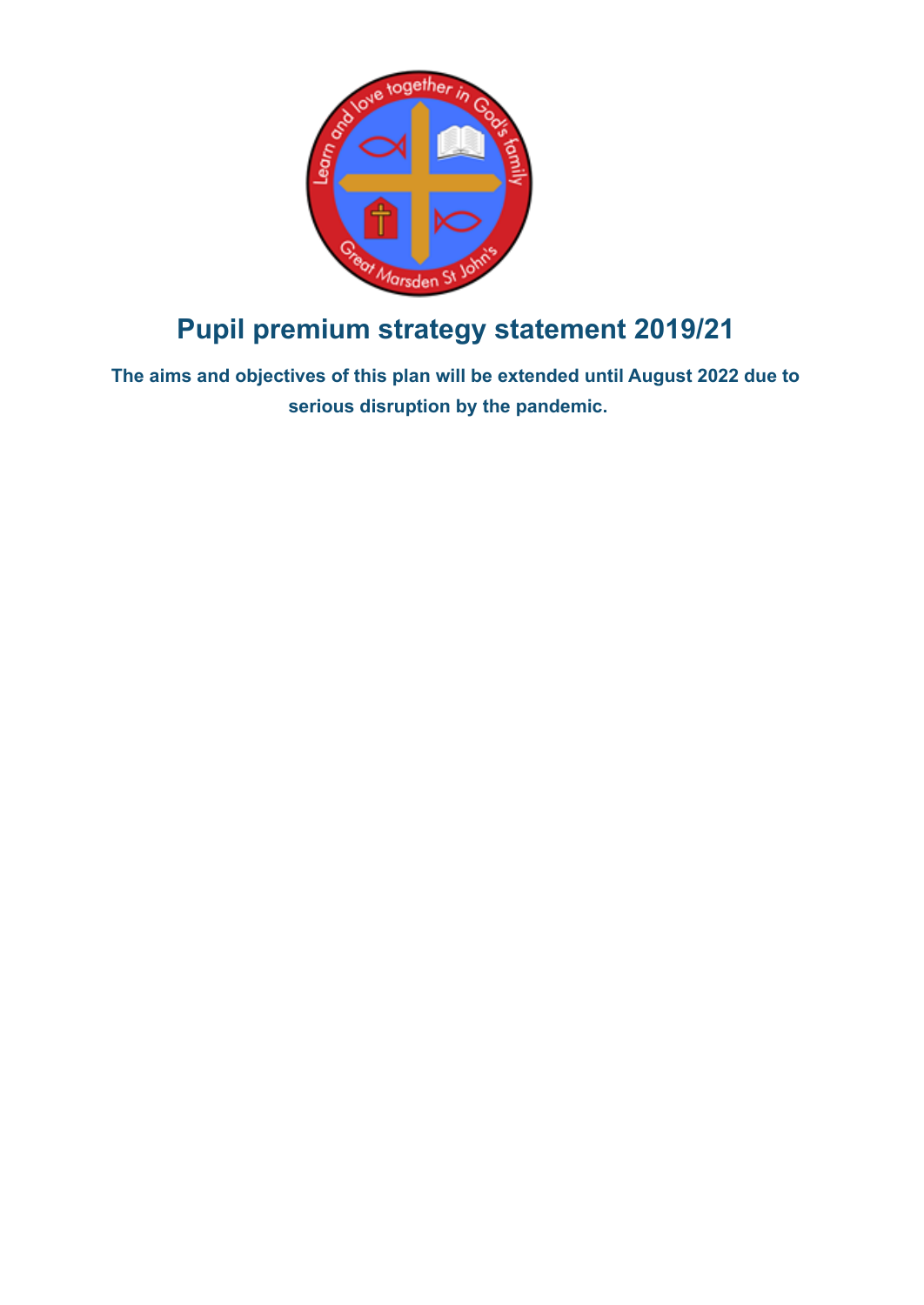#### **School overview**

| <b>Metric</b>                               | Data                    |
|---------------------------------------------|-------------------------|
| School name                                 | Great Marsden St John's |
| Pupils in school                            | 210                     |
| Proportion of disadvantaged pupils          | 71 children             |
| Pupil premium allocation this academic year | £86,000                 |
| Academic year or years covered by statement | 2019-2021               |
| Publish date                                | 1.01.20                 |
| Review date                                 | October 2020, and 2021. |
| Statement authorised by                     | Michaela Underwood      |
| Pupil premium lead                          | <b>Elaine Walsh</b>     |
| Governor lead                               | Daphne Durham           |

### **Disadvantaged pupil progress scores for 2019**

| <b>Measure</b> | <b>Score</b> |
|----------------|--------------|
| Reading        | $-1.9$       |
| Writing        | $-1.6$       |
| <b>Maths</b>   | $-2.1$       |

# **Disadvantaged Pupil Performance Overview for 2019**

| Measure                          | <b>Score</b> |
|----------------------------------|--------------|
| Meeting expected standard at KS2 | 42%          |
| Achieving high standard at KS2   | 8%           |

## **Strategy aims for disadvantaged pupils**

| <b>Measure</b>                                   | <b>Activity</b>                                                                                |
|--------------------------------------------------|------------------------------------------------------------------------------------------------|
| Priority 1                                       | To work with the Maths Hub on a 3 year project to<br>embed Teaching for Mastery                |
| <b>Priority 2</b>                                | Ensure all relevant staff are skilled to deliver high<br>quality reading and writing teaching. |
| Barriers to learning these<br>priorities address | Staff relying too heavily on interventions rather than<br>high quality first teaching.         |
| Projected spending                               | £46,910                                                                                        |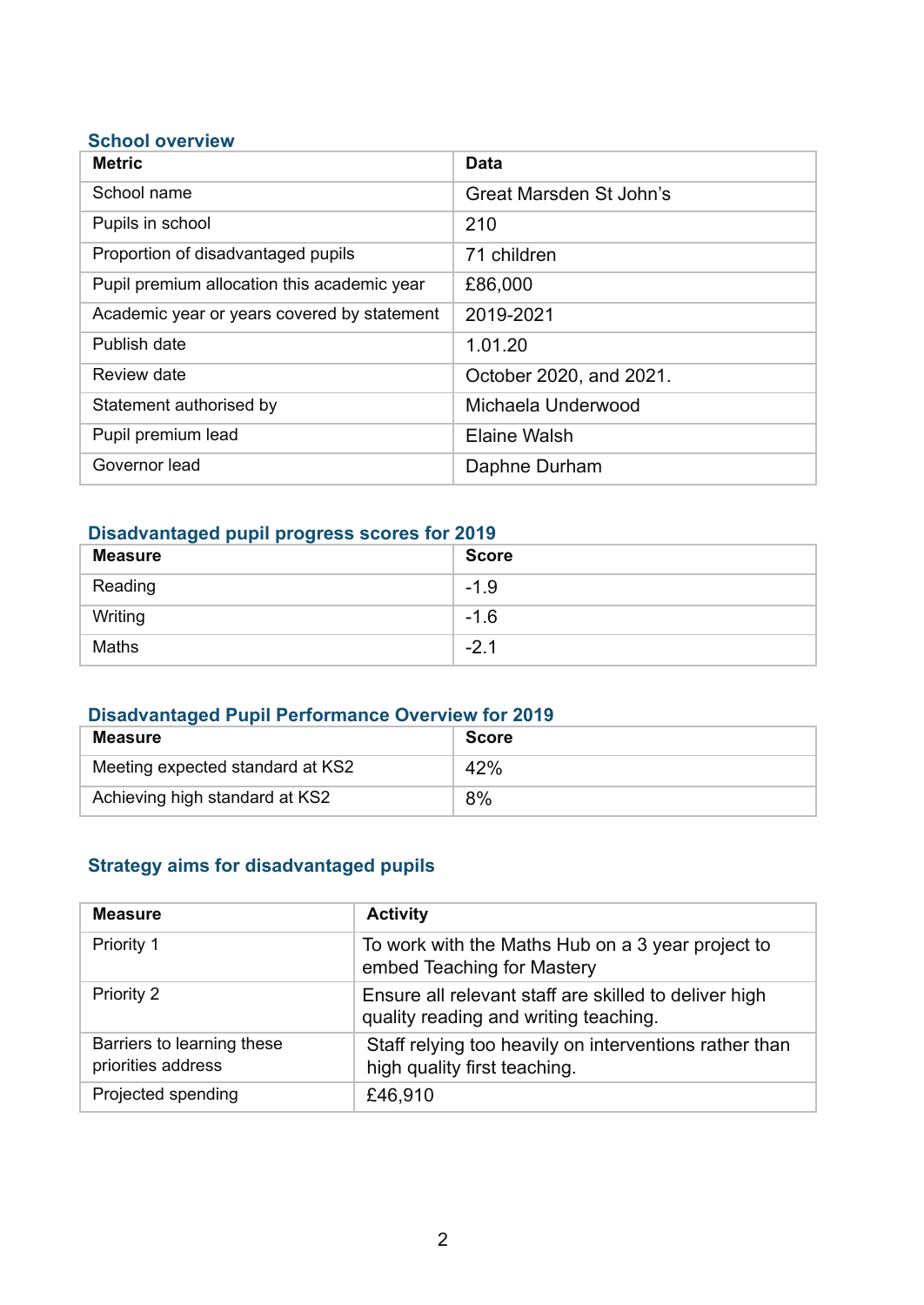#### **Teaching priorities for current academic year**

| Aim                     | <b>Target</b>                                                                                                                                       | <b>Target date</b> |
|-------------------------|-----------------------------------------------------------------------------------------------------------------------------------------------------|--------------------|
| Progress in Reading     | Achieve national progress scores KS2<br>in reading $(0)$                                                                                            | <b>July 2021</b>   |
| Progress in Writing     | Achieve national progress scores KS2<br>in writing $(0)$                                                                                            | <b>July 2021</b>   |
| Progress in Mathematics | Achieve national progress scores KS2<br>in writing $(0)$                                                                                            | <b>July 2021</b>   |
| Key Stage 1             | To narrow the gap in reading, writing<br>and maths between disadvantaged<br>children and their peers, especially in<br>the Phonics Screening Check. | <b>June 2021</b>   |
| Other                   | To improve punctuality and attendance<br>for our PP children                                                                                        | <b>July 2021</b>   |
|                         | To provide high quality early intervention for<br>families.                                                                                         |                    |
|                         | To promote good emotional well being.                                                                                                               |                    |

#### **Remember to focus support on disadvantaged pupils reaching the expected standard in phonics check at end of Y1**

### **Targeted academic support for academic year 2019/20**

| <b>Measure</b>                                           | <b>Activity</b>                                                                                                                                                                                                                                                  |
|----------------------------------------------------------|------------------------------------------------------------------------------------------------------------------------------------------------------------------------------------------------------------------------------------------------------------------|
| Priority 1 To improve<br>punctuality for our PP children | Disadvantaged children tracked as a separate group<br>for maths using Target Tracker information received<br>from Pupil Progress meetings. Teaching and support<br>adapted to meet any ensuing needs, supported by<br>Maths lead and consultant.                 |
|                                                          | Maths CPD disseminated by key staff working with<br>Maths hub                                                                                                                                                                                                    |
|                                                          | Maths resources used more effectively especially to<br>support concrete demonstration of concepts.                                                                                                                                                               |
| Priority 2                                               | Disadvantaged children tracked as a separate group<br>for reading and writing using Target Tracker<br>information received from Pupil Progress meetings.<br>Teaching and support adapted to meet any ensuing<br>needs supported by Literacy Lead and consultant. |
| Barriers to learning these<br>priorities address         | Accuracy of teacher assessment and teachers<br>subject knowledge to suitably adapt teaching.                                                                                                                                                                     |
| Projected spending                                       | £20,719                                                                                                                                                                                                                                                          |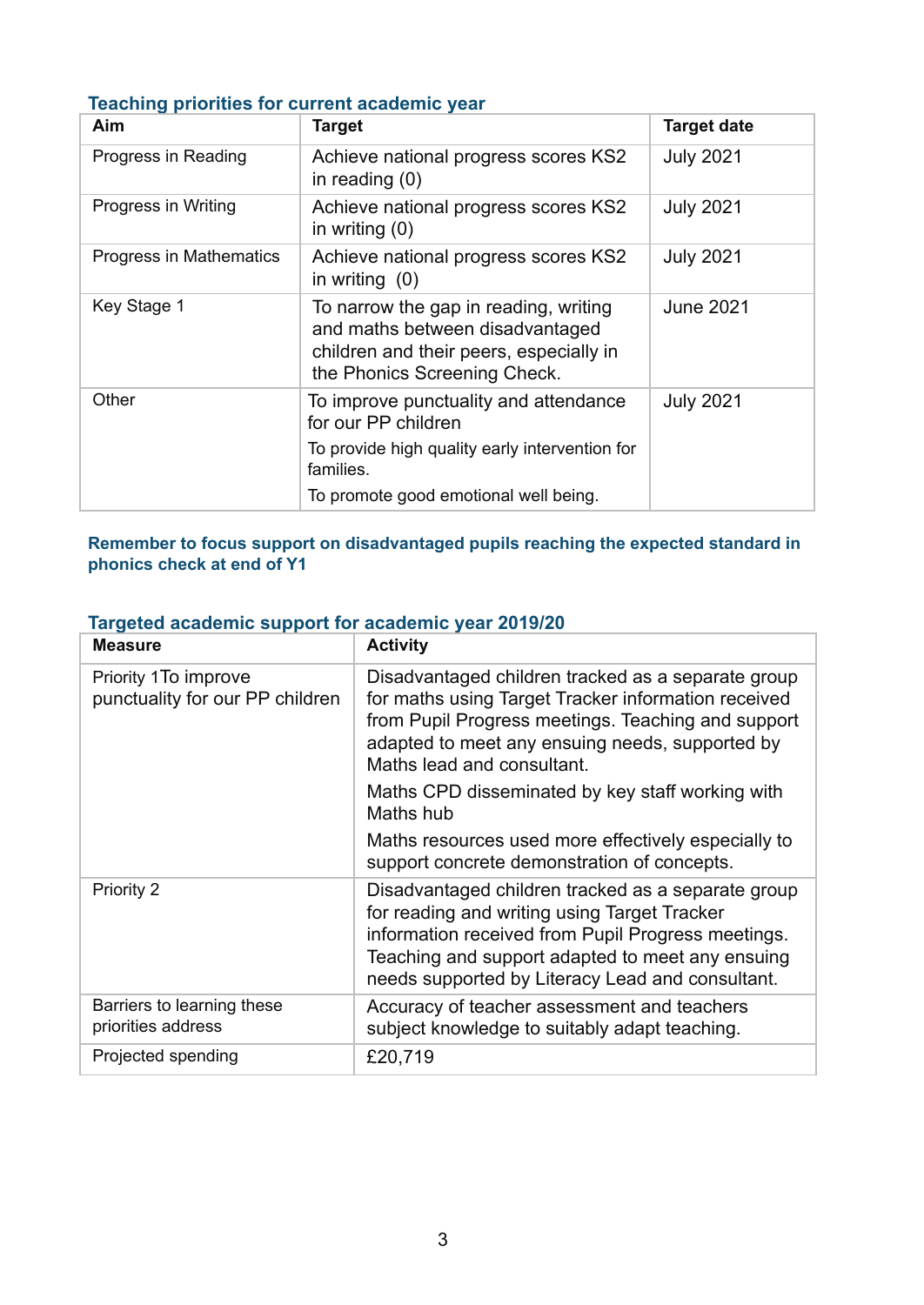#### **Wider strategies for academic year 2019/20**

| <b>Measure</b>                                              | <b>Activity</b>                                                                                                                                                     |
|-------------------------------------------------------------|---------------------------------------------------------------------------------------------------------------------------------------------------------------------|
|                                                             | Named attendance lead who will monitor trends<br>amongst pupil groups, especially disadvantaged and<br>follow all protocols in the Attendance Management<br>Policy. |
| To improve punctuality and                                  | Incentive rewards                                                                                                                                                   |
| attendance for our PP<br>children                           | Time dedicated daily by office admin to chase up<br>absent children.                                                                                                |
|                                                             | Attendance Lead and Inclusion manager to liaise<br>with families who have poor attendance and<br>punctuality.                                                       |
| To provide high quality early<br>intervention for families. | Inclusion Manager given sufficient non contact time<br>to fulfil role.                                                                                              |
|                                                             | Inclusion manager and DSL keep updated with local<br>early help provision beyond school.                                                                            |
| To promote good emotional well<br>being.                    | Time allocated for ELSA to work with identified<br>children.                                                                                                        |
|                                                             | Growth Mindset taught and practiced throughout<br>school.                                                                                                           |
| Barriers to learning these<br>priorities address            | Staff workload and time restrictions. Disengagement<br>from families and children.                                                                                  |
| Projected spending                                          | £18,135                                                                                                                                                             |

# **Monitoring and Implementation**

| Area             | <b>Challenge</b>                                                                                           | <b>Mitigating action</b>                                                                          |
|------------------|------------------------------------------------------------------------------------------------------------|---------------------------------------------------------------------------------------------------|
| Teaching         | Cohorts vary so much in terms<br>of academic profile and<br>additional needs of<br>disadvantaged children. | Accurately track disadvantaged<br>children and cross reference<br>with other pupil groups eg SEN. |
| Targeted support | Accuracy of teacher<br>assessment and teachers<br>subject knowledge to suitably<br>adapt teaching.         | <b>CPD</b><br>Sharing good practice<br>Moderation of assessments                                  |
| Wider strategies | Engaging the families facing<br>most challenges                                                            | Build positive relationships and<br>trust. Act early rather than letting<br>issues run.           |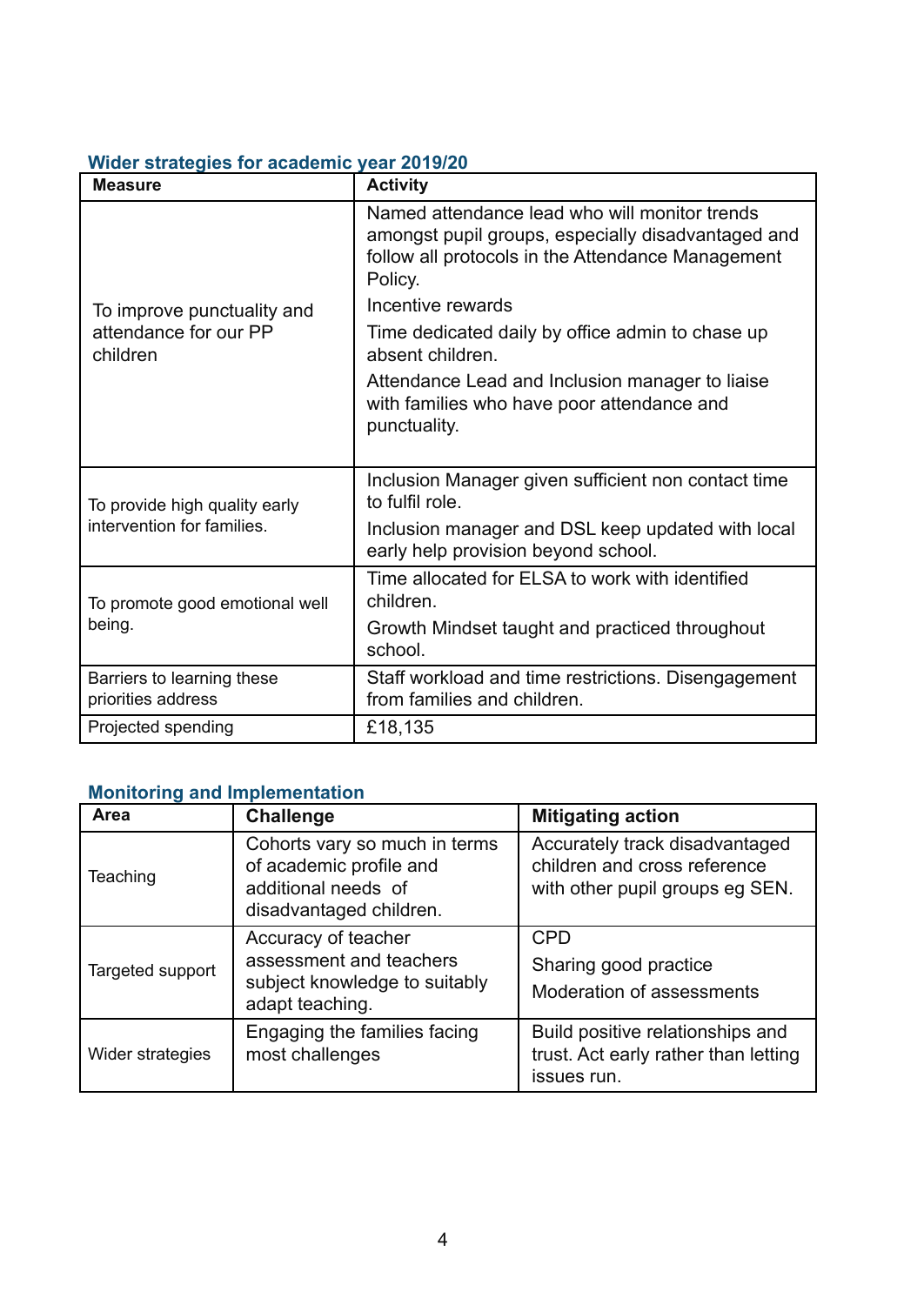| Aim                     | <b>Outcome</b>                                                                                                                                                             |
|-------------------------|----------------------------------------------------------------------------------------------------------------------------------------------------------------------------|
| Progress in Reading     | No standardised tests due to COVID19                                                                                                                                       |
|                         | Catch up Plan in place (See separate<br>plan)                                                                                                                              |
| Progress in Writing     | No standardised tests due to COVID19                                                                                                                                       |
|                         | Catch up Plan in place (See separate<br>plan)                                                                                                                              |
| Progress in Mathematics | No standardised tests due to COVID19                                                                                                                                       |
|                         | Catch up Plan in place (See separate<br>plan)                                                                                                                              |
| Key Stage 1             | No standardised tests due to COVID19                                                                                                                                       |
|                         | Catch up Plan in place (See separate<br>plan)                                                                                                                              |
| Other                   | Attendance and punctuality are difficult to<br>qualify given the severe disruption to the<br>academic year.                                                                |
|                         | Support for families and early<br>intervention remained at focus during<br>lockdown. Outcome - every family was<br>contacted every week by a member of<br>the school team. |
|                         | A high number of our disadvantaged<br>children were in school throughout the<br>lockdown period.                                                                           |

#### **Review: 2019/20 aims and outcomes**

|                           | Review: 2020/21 aims and outcomes |
|---------------------------|-----------------------------------|
| $\mathbf{A}$ $\mathbf{A}$ |                                   |

| Aim                     | <b>Outcome</b>                                |
|-------------------------|-----------------------------------------------|
| Progress in Reading     | No standardised tests due to COVID19          |
|                         | Catch up Plan in place (See separate<br>plan) |
| Progress in Writing     | No standardised tests due to COVID19          |
|                         | Catch up Plan in place (See separate<br>plan) |
| Progress in Mathematics | No standardised tests due to COVID19          |
|                         | Catch up Plan in place (See separate<br>plan) |
| Key Stage 1             | No standardised tests due to COVID19          |
|                         | Catch up Plan in place (See separate<br>plan) |